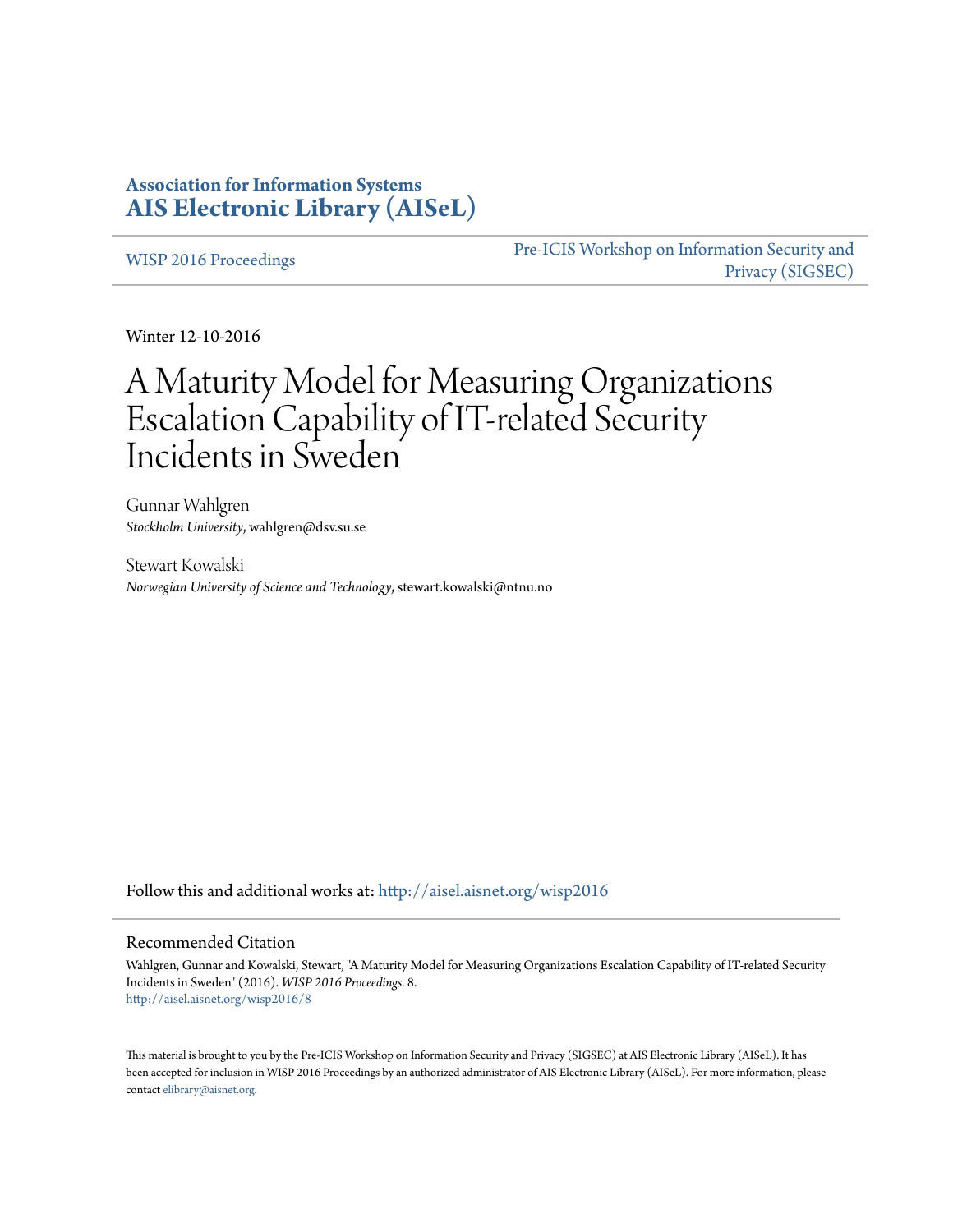# **A Maturity Model for Measuring Organizations Escalation Capability of IT-related Security Incidents in Sweden**

*Completed Research Paper*

### **Gunnar Wahlgren**

Stockholm University, Sweden [{wahlgren@dsv.su.se}](mailto:wahlgren@dsv.su.se)

**Stewart Kowalski**

Norwegian University of Science and Technology, Norway [{stewart.kowalski@ntnu.no}](mailto:stewart.kowalski@ntnu.no)

#### **ABSTRACT**

Managing IT-related security incidents are a growing important issue facing the organizations in IT security risk management. We have used design science approach to develop an artifact to measure different organizations capabilities and maturity to handle IT-related security incidents. In this paper, we present how we have tested and will test the artifact on several different Swedish organizations. The participating organizations come from both the private and public sectors and all organizations handle critical infrastructure which can be damaged if an IT-related security incident occurs. Organizations had the opportunity to evaluating the actual model itself but also to test the model by calculating the organization's escalation capability using a query package for self-assessment. In this paper, we present the results of the self-assessment which indicate an overall low level of maturity in Sweden. The most remarkable result was only 20% of the participating organizations in the study had "Knowledge and Education" maturity above the lowest levels.

**Keywords:** Incident escalation, Maturity models, IT security risk management, Incident management.

#### **INTRODUCTION**

The Swedish National Audit office concludes in a recent report that for Government agencies the overall capacities to handle the consequences which can arise from serious information security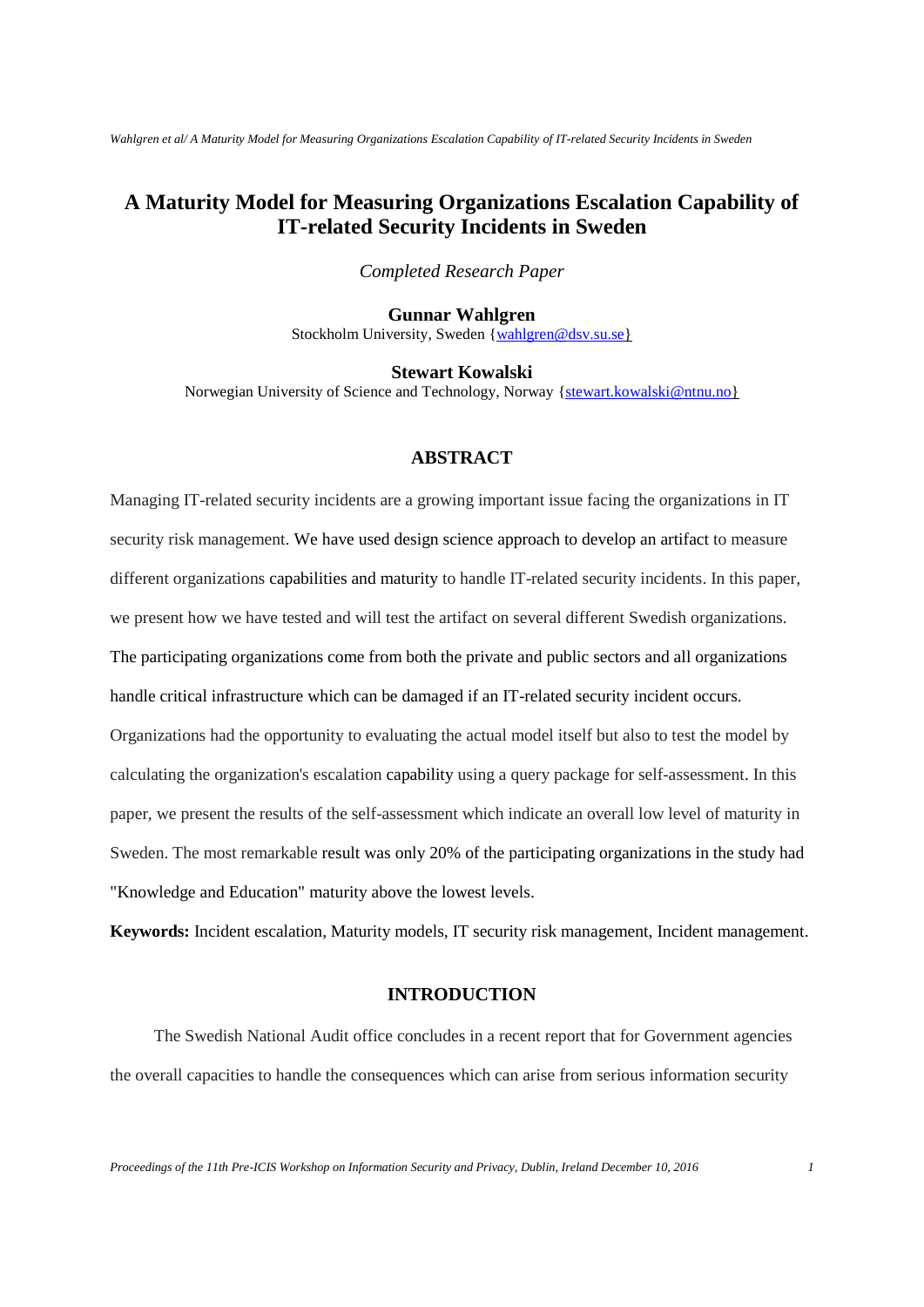incidents are largely unknown. Overall risk evaluation is currently lacking and instead there is uncertainty how strong the protection is and which incidents have taken place (NAO 2014). Managing IT-related security incidents are a growing important issue facing many organizations in Sweden and around the world. To manage escalation of incidents, organizations need established crisis teams with reporting channels and related report management tools that can handle incidents that do not require immediate action or escalation.

As part of a doctoral research program at the Department of Computer and Systems Sciences, Stockholm University we are carrying out a research projects in IT security risk management. The purpose of our research is providing a solution to this growing problem of managing IT related security incident. In our research, we have used design science approach to propose a mature model to be used by organizations and authorities to measure the capability to escalate IT related security incident both within and between organization and authorities. The advantage to use a maturity model is that it makes it possible to obtain a measurable result to compare and stepwise improve the organization capabilities. The maturity model could for example be used by organizations and regulators to understand where shortcomings exist and help define target and action to improve managing of information security.

We have divided the rest of the paper into 4 sections. In the first section, we present different related works. In the second section, we describe our research plans and our maturity model for escalation capability. In the next section, we present the background for and the result of the study. In the last section, we conclude the paper with a discussion of how our model is developed and tested.

# **BACKGROUND IT Security Risk Management**

The International Standard Organization (ISO) has established a standard for IT Security Risk Management; ISO/IEC 27005 (ISO 2013). The term IT Security Risk Management refers to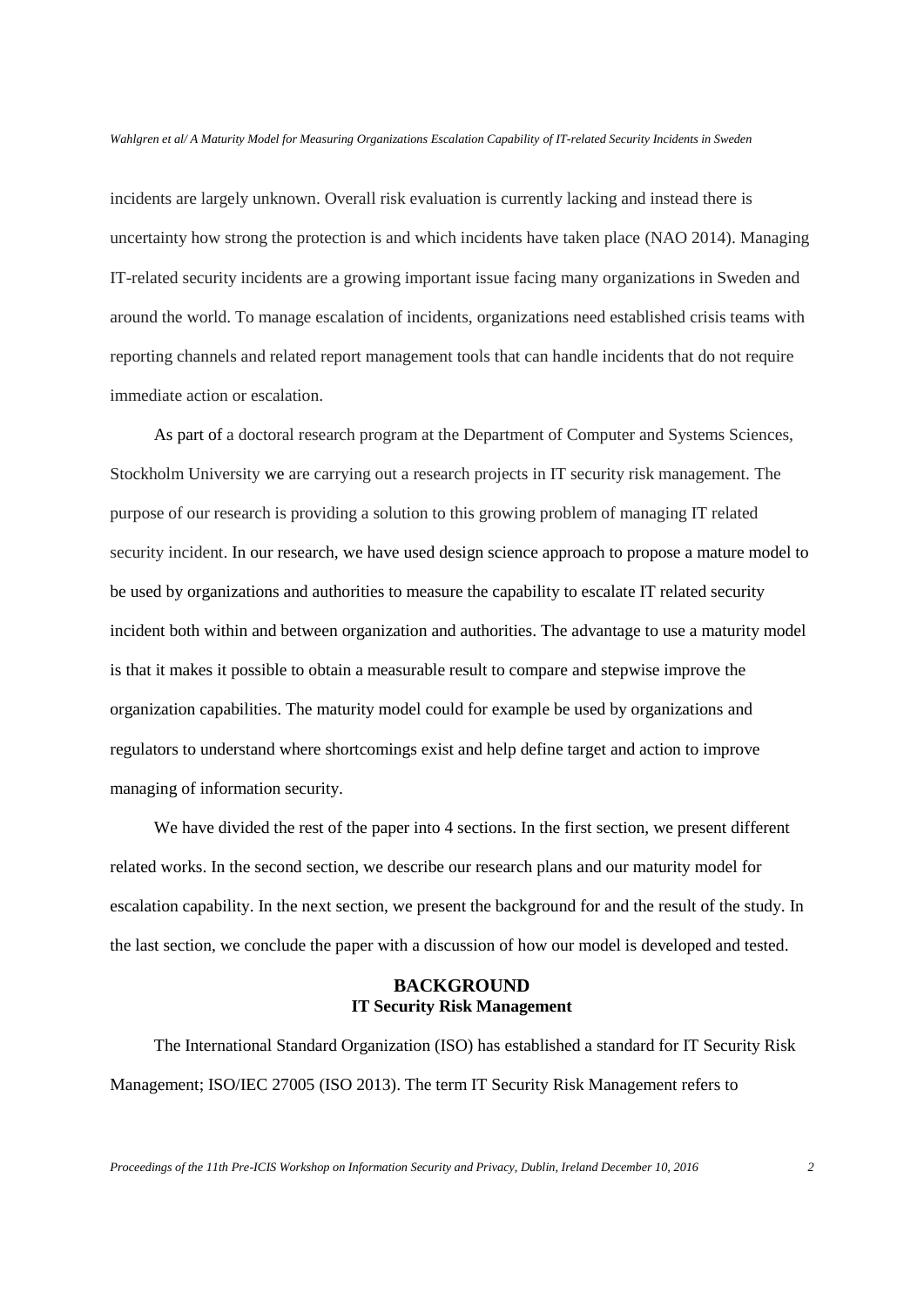approaches and methods that lead to cost effective security solutions and countermeasures. This is done by a process of measuring the security risk to IT systems and assuring adequate levels of protection. IT Security Risk Management is a continuous process and consists of the following steps (i) Risk monitoring, (ii) Risk Assessment/Risk Treatment, and (iii) Risk communication. The National Institute of Standard and Technology (NIST) has introduced a framework for Enterprise-wide Risk Management using three different levels or tiers where IT security risk management decisions are made: (i) Top management, (ii) Middle management, and (iii) Operation (NIST 2010).

For our research we have combined the ISO and NIST frameworks. The reason for this is that we assert that in practice each organizational level has its own individual Risk Assessment / Risk Treatment, Risk Monitoring, and Risk Communication processes. Since risk management decisions are made at different levels in an organization it is extremely important that the communication between the different organizational levels function efficiently work and that there are tools that can measure and monitor the efficiency of communication. Management of IT-related security incident is an area where communications between the different levels are critical. Our escalation Maturity Model represents an attempt to measures and help organizations improve the communication of risk decision between the levels within and between organizations.

#### **Escalation and escalation of IT-related security incident**

The term escalation in the vernacular is used to describe how conflicts issues are handled by a higher level in the organization or society (Kahn 1965). We instead use the term when one level seeks assistance or informs a higher level about an issue it cannot handle. This means in both cases that you also pass the responsibility for dealing with the IT security risk to a higher level.

When defining IT-related security incident we have used the definition from Swedish Civil Contingencies Agency (MSB): "An IT incident is an undesired and unplanned IT related incident affecting the security of the organization's or society's information processing and that may cause a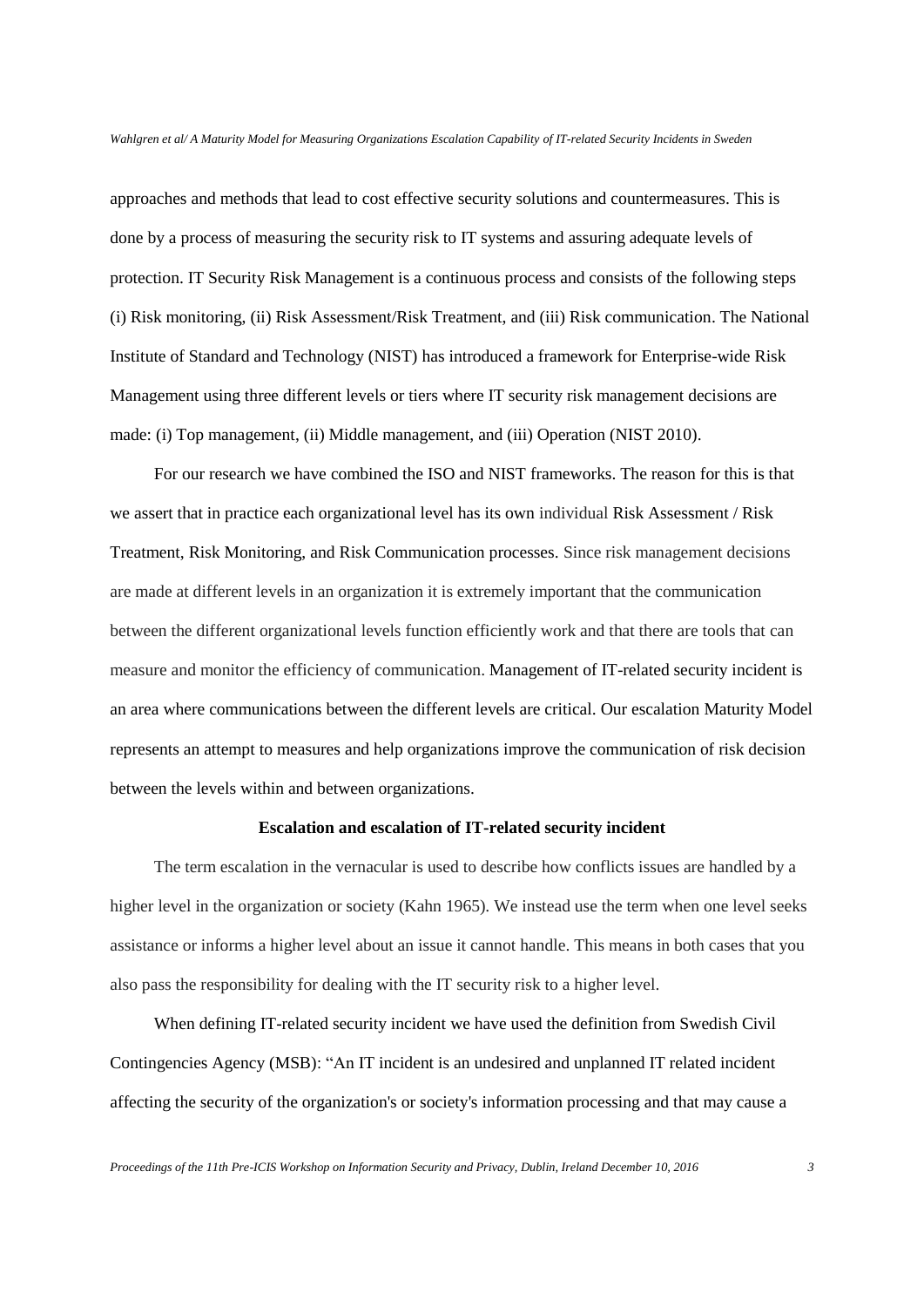disruption of the organization's ability to conduct its operations" (MSB 2012). Examples of IT related incidents are disruption in software and hardware, loss of data, security vulnerabilities in products, external attacks, human errors in handling, interference in the operating environment, and external events.



**Figure 1.** Handling of incidents

In Figure 1, we outline how different security incidents are analyzed with help of a given assessment process and depending on the outcome determine if the incident should be accepted, resolved or escalated. There could be many reasons to escalate. One reason could be budgetary considerations as it could be necessary to implement new expensive countermeasures. Another example is that the incident is so serious that help from a higher level is needed. Escalation of an ITrelated security incident will probably lead to risk treatment of some kind. For example, if a crisis occurs, the organization must respond and recover from the damage the incident has caused. If the incident does not require immediate action, this could lead to that, in the future, new countermeasures to deter, prevent, and detect should be installed if similar incidents will reoccur.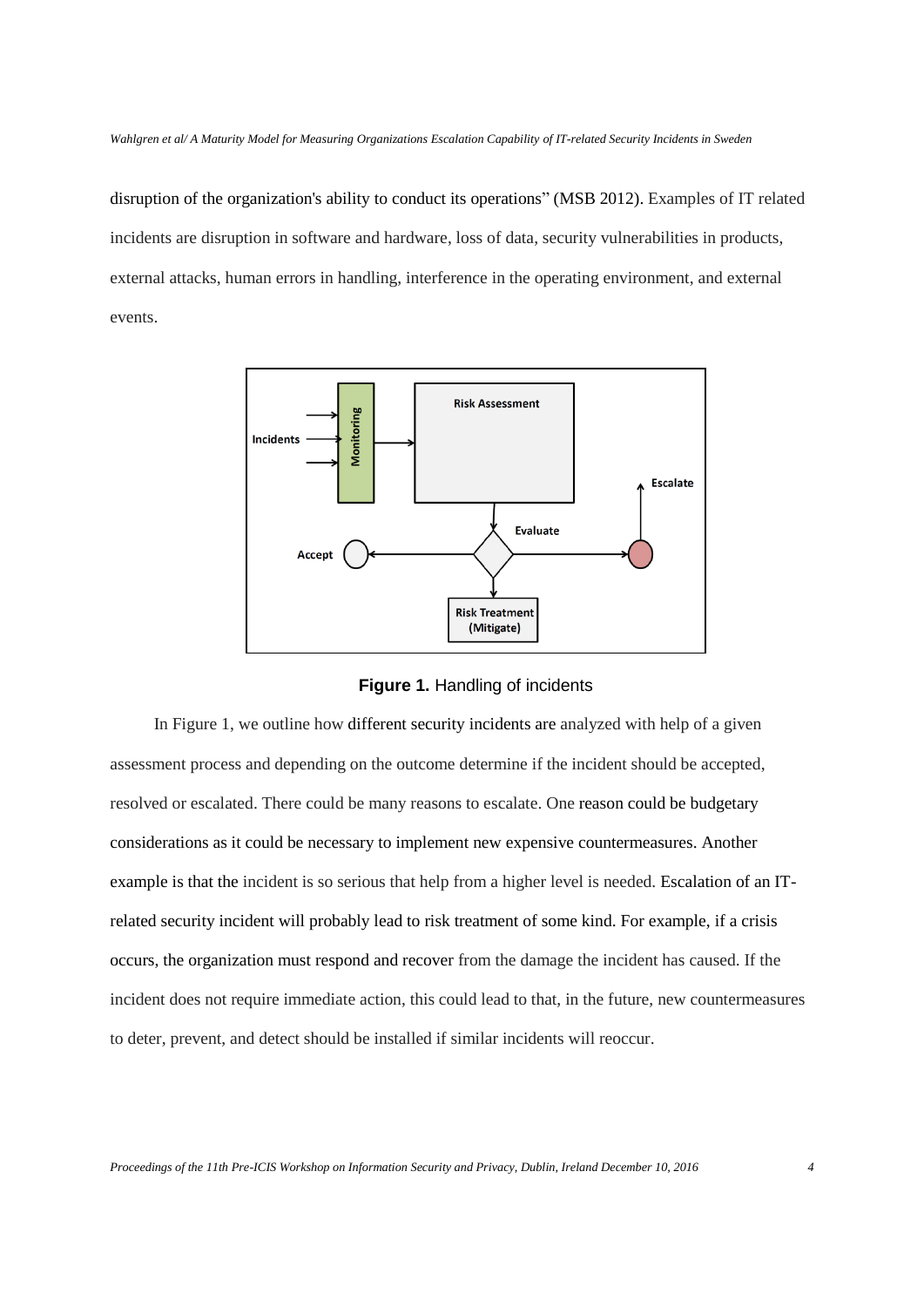#### **Maturity models**

The capability maturity model was first described by Humphrey who used maturity models for assessing software engineering capability of contractors (Humphrey et al. 1987). ISO discuss design principles of maturity models. There exist two types of process categories: Basic Process set and Extended Process set (ISO 2008). Pöppelbuβ describes three purposes for using maturity models: (i) Descriptive, (ii) Prescriptive, and (iii) Comparative (Pöppelbuβ et al. 2011). The Risk IT Framework from ISACA presents how maturity models could be used to recognize on what maturity levels different IT-security risk management processes are (ISACA 2009).

# **APPROACH Introduction**

The reason we have chosen a design science approach is that we need to develop an artifact where we can use different cases to validate our model. Design science research methodology consists of 5 steps (Vaishnavi and Kuechler 2004). First we gather information of the real-world problem. The next step is a tentative design. In the third step an artifact is developed. In the next step the artifact is evaluated with help of performance measures. In the last step the design processes are completed and conclusions are drawn. These steps are iterated until the real-world situation is improved. Our research is divided into three cycles. First we constructed the primary version which was evaluated with help of IT security specialist from both the private and public sector and also from the academic world. We made some improvement based on the evaluation. Version 2 of our model was ready late 2014 and was tested on different organization which is described later in this paper. In cycle 3 we will create test scenarios which will be used by a number of organizations with different self-evaluated maturity levels. A security specialist from these organizations will describe how the organization will handle these test scenarios judge by an independent observer, who is unaware of the organization establish maturity level. The result will hopefully result in enough empirical data to confirm or refute our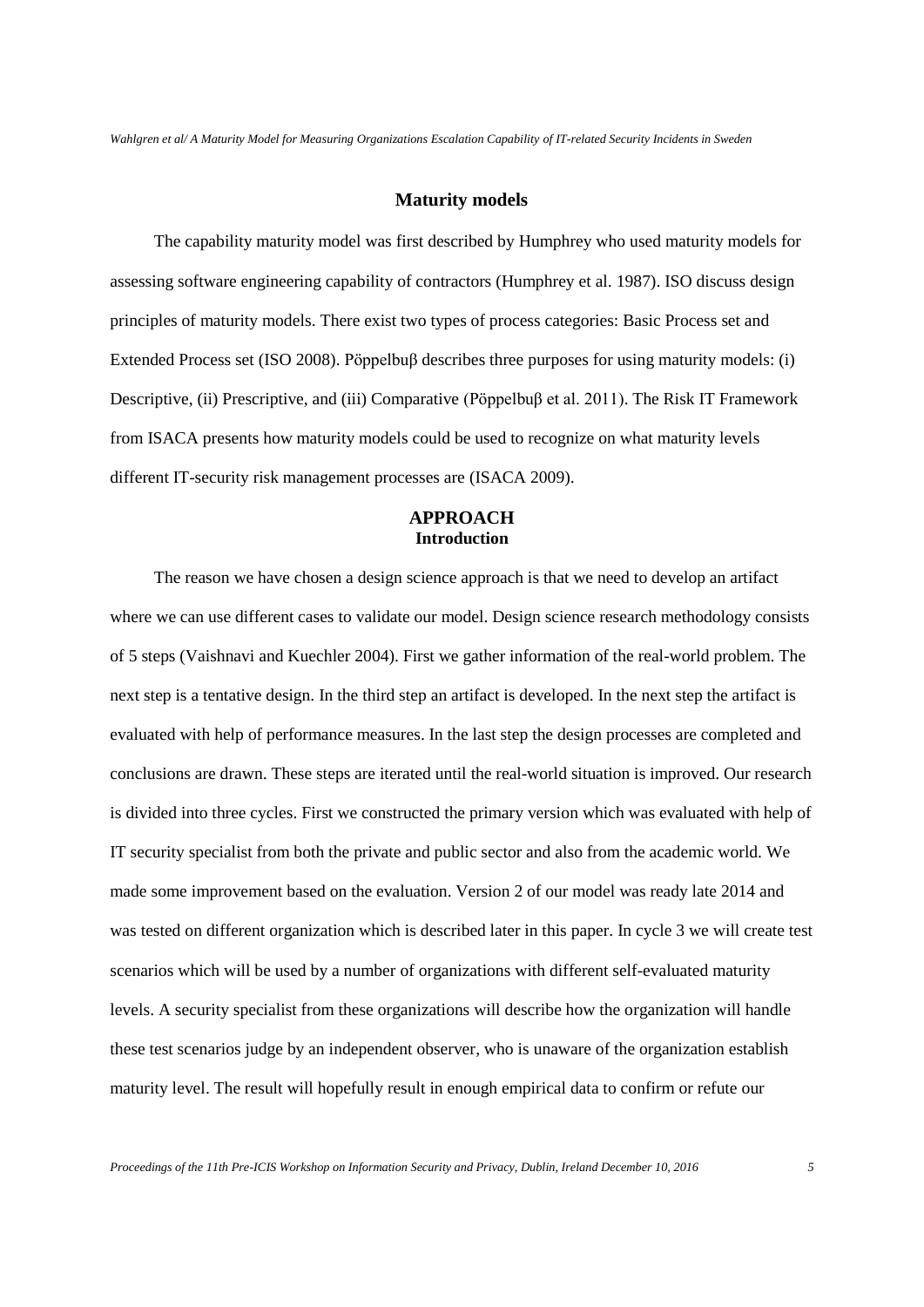hypothesis that there a correlation between how an organization could handle an incident more efficient way (e.g. time to solve the problem) and higher maturity level for the organization.

#### **The escalation maturity model**

As ISACA's maturity model (ISACA 2009) our model consists of a matrix with different maturity levels as rows and different maturity attributes as columns as shown in Figure 2. We have used the same five maturity levels as Humphrey (Humphrey et al 1987). We have also, as ISACA, added a sixth level "Non-existent". Regarding the maturity attributes, we have used ISACA's maturity model as a starting point but adapted the attributes around the management of IT-related security incidents.

| Attribute<br>Level | 1 Awareness | 2 Responsibility | 3 Reporting | 4 Policies and<br>standards | 5 Knowledge<br>and education | <b>6 Procedures</b><br>and tools |
|--------------------|-------------|------------------|-------------|-----------------------------|------------------------------|----------------------------------|
| 0 Non-existent     |             |                  |             |                             |                              |                                  |
| 1 Initial          |             |                  |             |                             |                              |                                  |
| 2 Repeatable       |             |                  |             |                             |                              |                                  |
| 3 Defined          |             |                  |             |                             |                              |                                  |
| 4 Managed          |             |                  |             |                             |                              |                                  |
| 5 Optimized        |             |                  |             |                             |                              |                                  |

**Figure 2. Escalation maturity model** 

The escalation maturity model has 6 different maturity levels. Level 0 "**Non-existent"** implies that different processes are not applied at all. Level 1 "**Initial"** is when the needs for measures have been identified and are initiated but the processes that are applied are ad- hoc and are often disorganized. Level 2 "**Repeatable"** is when measures are established and implemented and the various processes follow a regular pattern. Level 3 "**Defined"** is when measures are defined, documented and accepted within the organization. Level 4 "**Managed"** is when processes are monitored and routinely updated. Level 5 "**Optimized"** is when processes are continuously evaluated and improved using various performance and effective measures tailored to the organization's goals.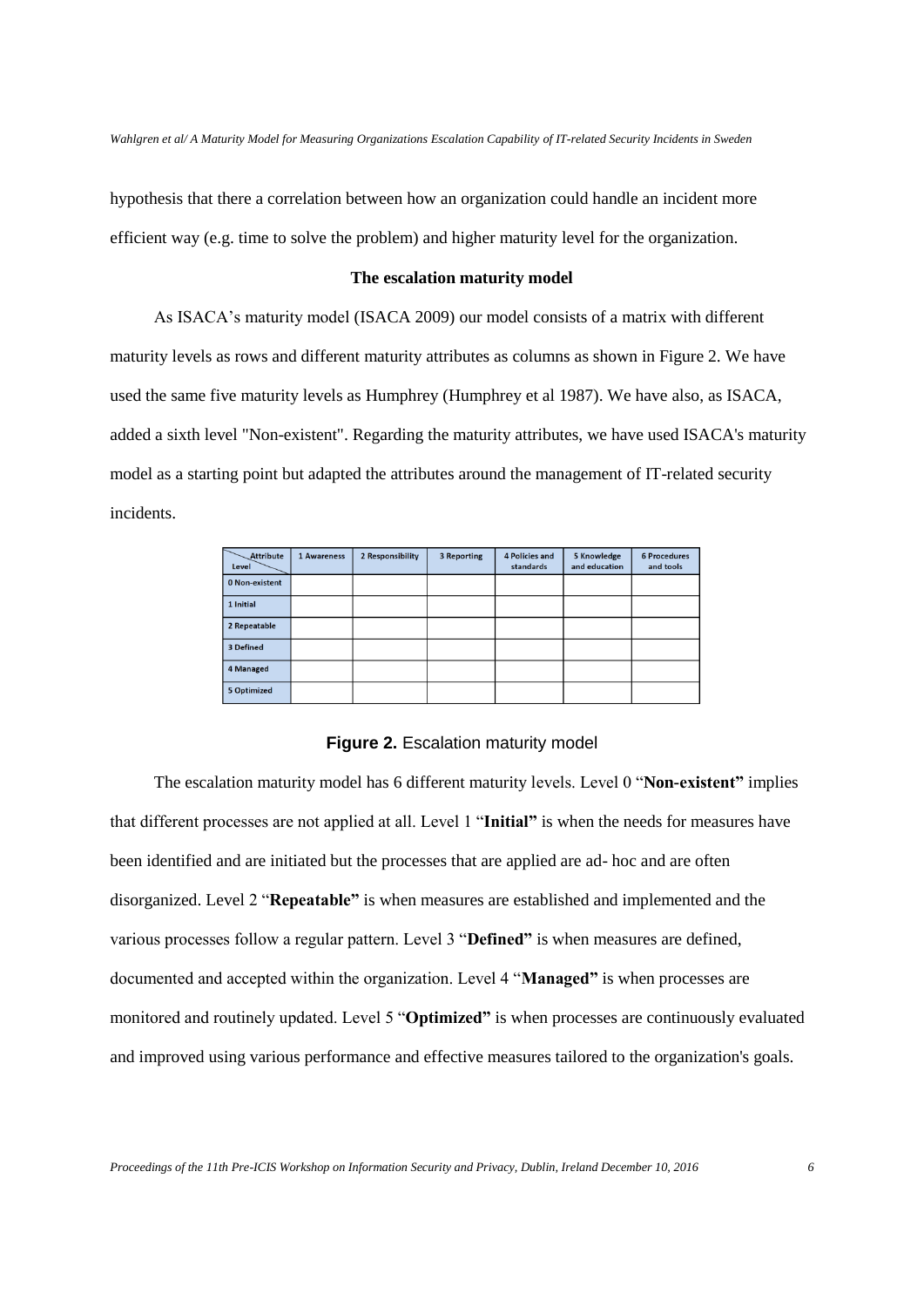There are also six different maturity attributes which are fairly obvious when we want to assess an organization's escalation capability. It goes without saying, the employees must have "**Awareness"** of IT-related security incidents. There must be a clear allocation of **"Responsibilities"** for IT-related security incidents within the organization. "**Reporting"** channels of IT-related security incidents must be clearly defined. There must exist "**Polices and standards"** when escalation of IT-related security incidents should take place. "**Knowledge"** requirements for the different categories of employees of IT-related security incidents must be defined. There must be "**Procedures and tools"** how escalation of IT-related security incidents should be managed.

#### **The query package.**

The designed model artifact also includes a query package. The idea is that after the organizations have responded to the questions in the query package, it shall it be possible to determine the maturity level of the different maturity attributes. The number of questions in the current version is 37. The answer to each question (one or more) of the different maturity levels and attributes are "Yes" or "No". In this version we also have the response alternative "Do not know" which we in this context have interpreted as a "No" answer.

- Is there awareness among employees on various IT-related security incidents? (Attribute 1, level 1)
- Is there awareness among employees about how different IT-related security incidents affect the organization? (Attribute 1, level 2)
- Is there awareness among employees about what is required to counter various IT-<br>related security incidents? (Attribute 1, level 3)
- Is it absolutely clear about the responsibilities of each employee for occurred ITrelated security incidents? (Attribute 2, level 1)
- Has regular reporting on IT-related security incidents to the organization's management been defined, documented and accepted? (Attribute 3, level 3)
- Is there a continuous evaluation and improvement for a number of years of both technical and administrative policies and standards for the management of ITrelated security incidents? (Attribute 4, level 5)
- Have the knowledge requirements in the form of concrete training plans for employees of IT-related security incidents been established and implemented? (Attribute 5, level 2)
- Is there a routine updating of procedures for the handling of IT-related security incidents? (Attribute 6, level 4)

**Figure 3.** Example of questions in the query package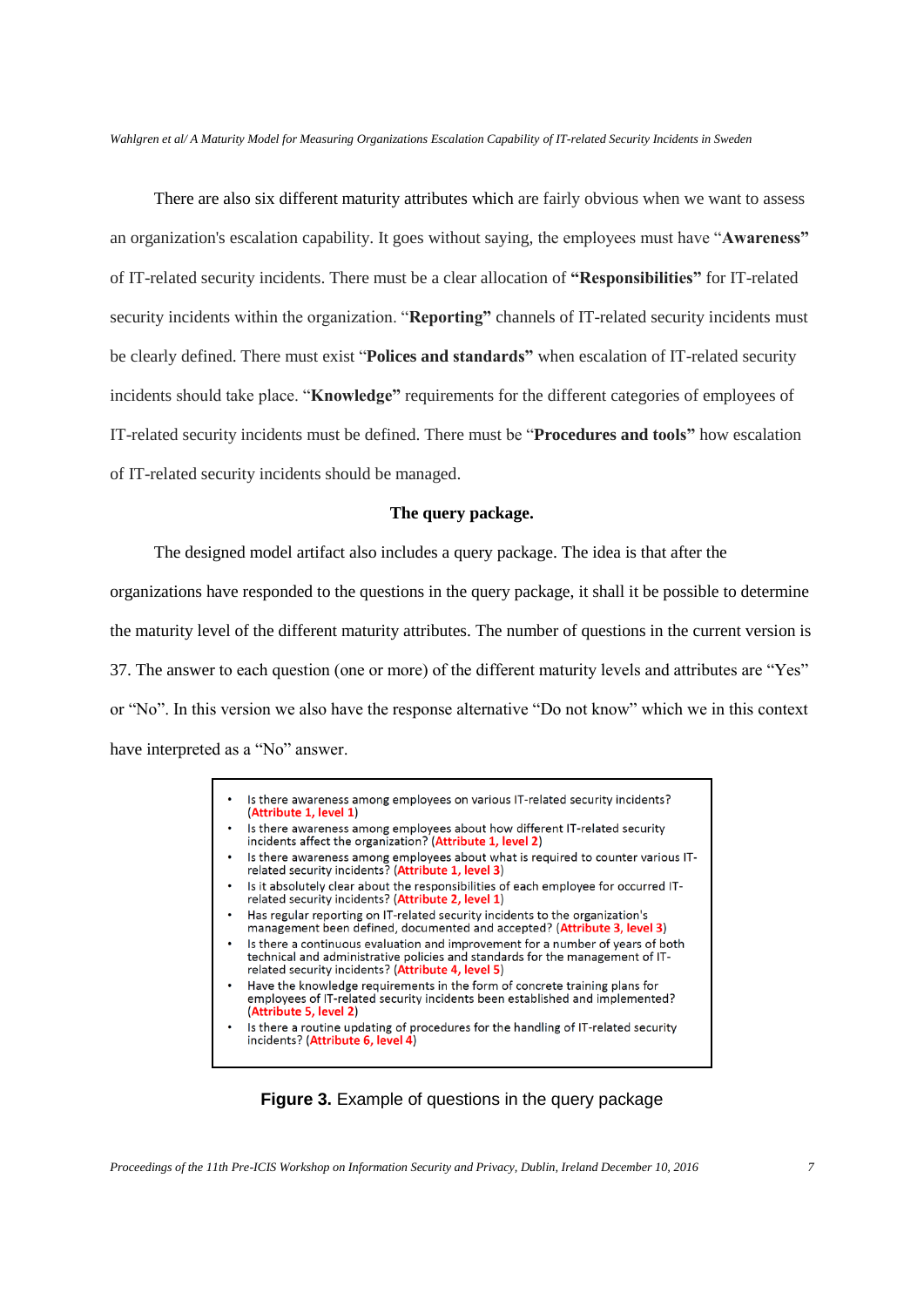Figure 3 shows examples of questions for the different attributes and to which maturity level each question belongs.

All of the maturity attributes in one maturity level must be satisfied before the next level can be obtained. It is important also to mention that the maturity level for various processes within one level, also apply for the next level. To find the current maturity level one needs take the maturity attribute that has the lowest value.

## **THE STUDY Introduction**

The Swedish Civil Contingencies Agency (MSB), together with the Department of Computer and Systems Sciences (DSV) at Stockholm University has conducted four seminars during April 2015. The participating organizations, who were invited by MSB, came from three sectors namely Trade and Industry, Governmental Agencies, and County Councils and Municipalities. Thirty three persons representing an information security function from the different organizations attended the seminars. The seminar was divided into two parts: (1) information classification of indicators and (2) a maturity model for measuring organizations escalation capability to handle IT-related security incidents. The first part was held by MSB. In the second part of the seminar individuals from the university presented the maturity model as well as the query package that was related to the model. An evaluation form where the participants were able to evaluate the maturity model was also presented. After the end of the seminar copies of the query package for self-assessment and the evaluation form were distributed the participants. The different organizations were expected to submit, at least the evaluation form, in a pre-paid letter to the university.

The organizations that responded belong to the following sectors: Trade and Industry (7 out of 8 possible), Governmental Agencies (4 out of possible 8), and County Councils or Municipalities (10 out of possible 17). The number of participating organizations that submitted the evaluation form was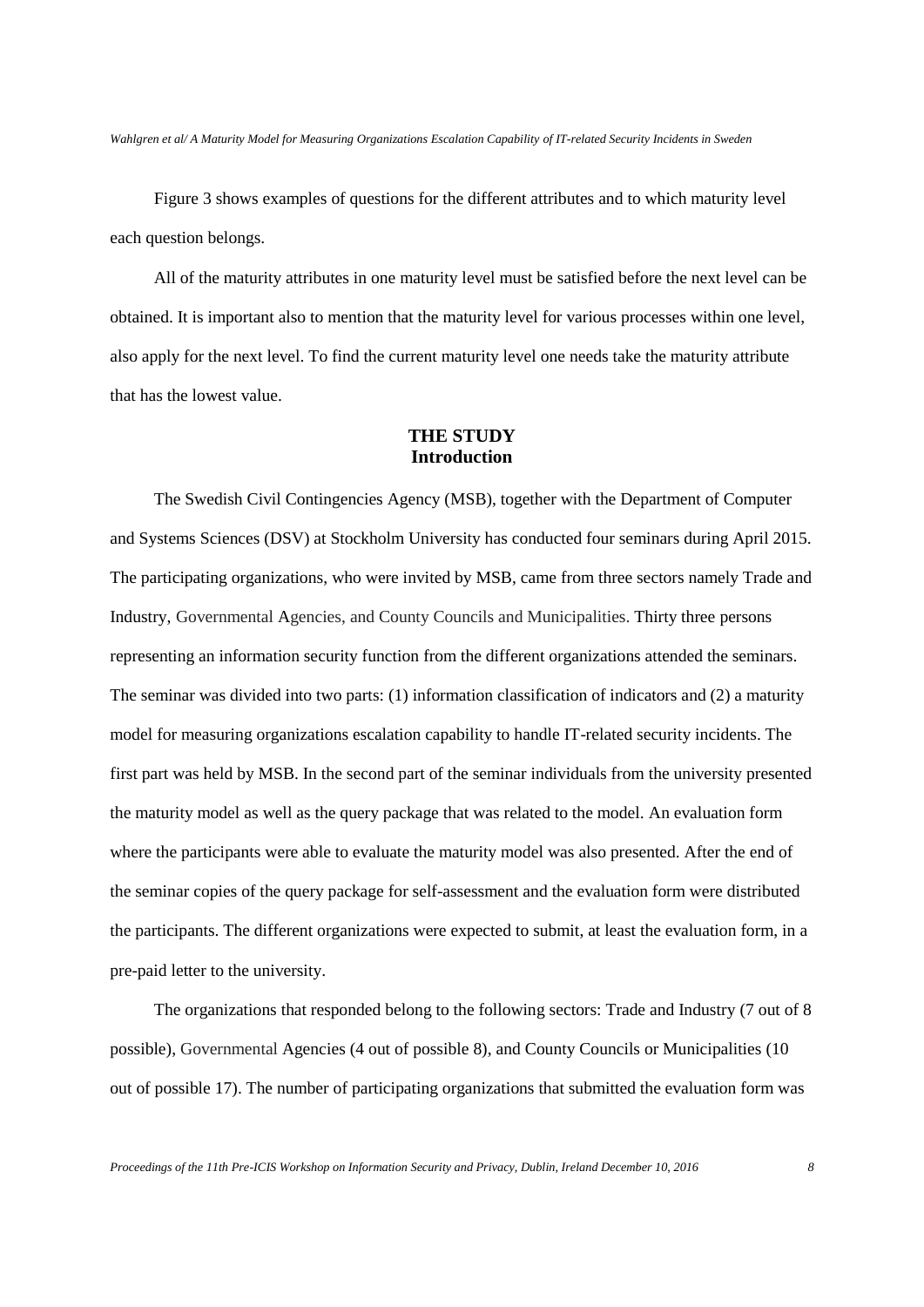21. The organizations that also sent in the query package were 16. This paper only describes the result from the self-assessment that the organizations have done with help of the query package. If we look at the person who answered the query package came from organizations with the following characteristics. The organization's size, in terms of number of employees, most organizations had more than 250 employees. All organizations had their own IT department. The majority of the organizations had an IT support department. Most of the organizations had their own IT operation department. All of the organizations handled critical infrastructure that can be damaged if an IT-related security incident occurs.

#### **Result of the self-assessment**

16 organizations submitted the query package. Many of these organizations had used the opportunity to respond "Do not know" to one or more of the questions in the query package. When we went through the answers we decided to not include those organizations that had answered "Do not know" to more than 25% of the questions. We concluded that in this case the representative who answered the questions has so poor knowledge of the organization in question that was not relevant to use the rest of the answers. After this review 10 organizations remained where the majority (7 of 10) had responded "Do not know" to less than 10% of the questions. In the cases where the representative has responded "Do not know" to a question we interpreted this as a "No" answer. The results of each maturity attribute from the remaining 10 organizations are presented below and are summarized in Figure 4.

The result for the maturity attribute "**Awareness**" gives a somewhat mixed picture. One organization (of possible 10) did not understand the need for awareness among employees. The employees from 2 of the organizations seem to have at least some form of awareness of IT-related security incidents. For 2 of the organizations the employees also were aware how incident can affect the organization. Employees from 3 of the organizations also had good knowledge of different defined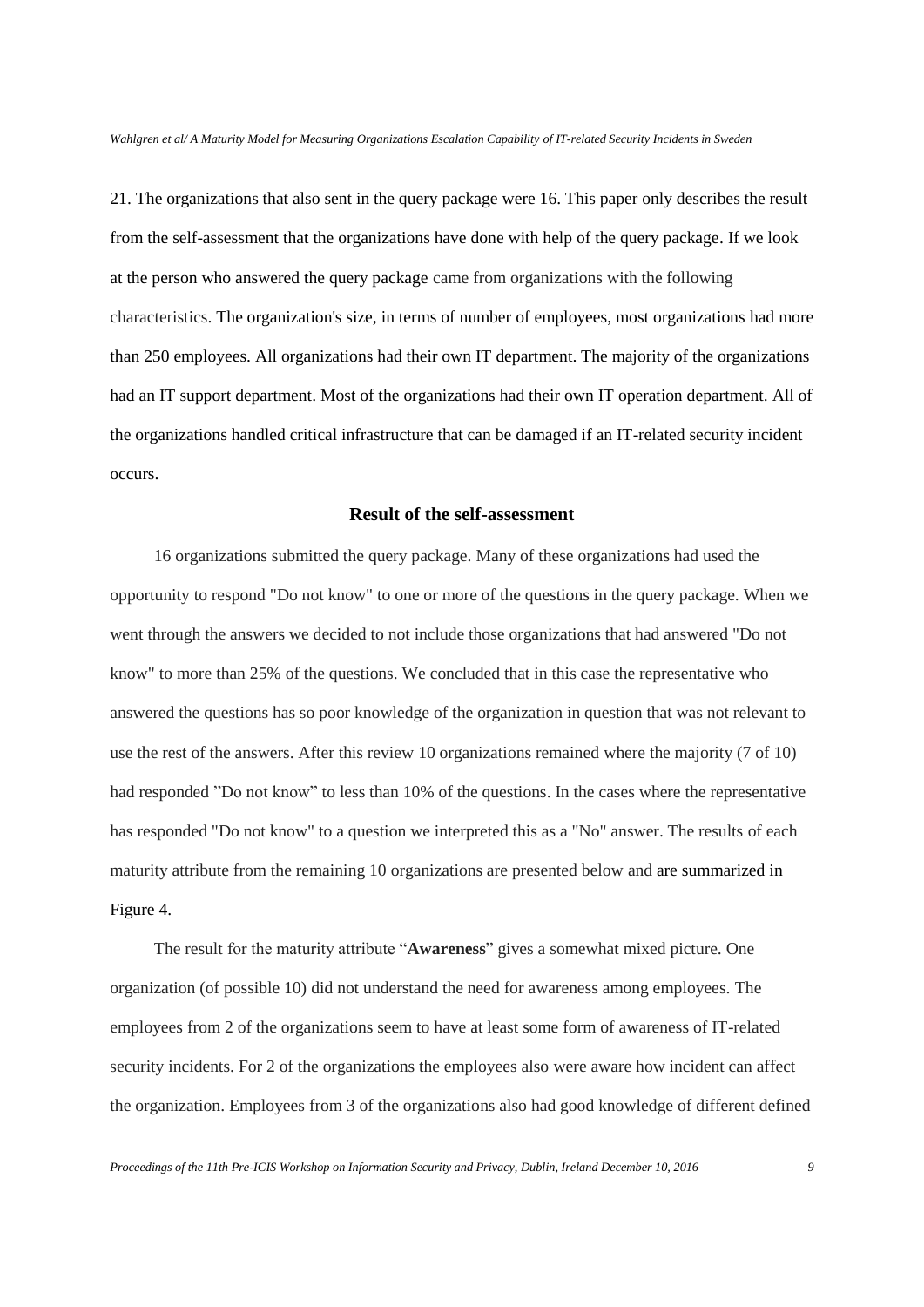and documented IT-related security incidents. Two organizations had continuous evaluation and improvement of employees' awareness of IT-related security incidents.

The result for the maturity attribute "**Responsibility**" shows that a number of organizations (4 of possible 10) do not understand the need for accountability of IT-related security incidents. For 2 organizations the accountability for IT-related security incidents is established and implemented and it is clear which responsibilities that different employees have. For 2 of the organizations the accountability for IT-related are defined, documented and accepted by the organizations. Two of the organizations have ccontinuous evaluation and improvement of the accountability for both the technical and administrative management of IT-related security incidents.

The result for the maturity attribute "**Reporting**" shows that for the majority of the organizations (5 of possible 10), reporting of IT-related security incidents to the management has been identified and initiated. For 2 of the organizations reporting channels of IT-related security incidents are routine updated. For 3 of the organizations the reporting channels to the management of IT-related security incidents are also continuously evaluated.

The result for the maturity attribute "**Polices and standards**" also gives a somewhat mixed picture. Two of the organizations did not understand the need for policies and standards for IT-related security incidents at all, while for 1 organization polices and standards is at least identified and implemented. For 2 of the organizations policies and standards for IT-related security incidents are also establish and implemented. For 2 of the organizations both technical and administrative policies and standards for IT-related security incidents are defined, documented and accepted by the organization. For 1 organization both technical and administrative policies and standards for IT-related security incidents are routinely updated. Two of the organizations had continuous evaluation and improvement of both technical and administrative policies and standards for IT-related security incidents.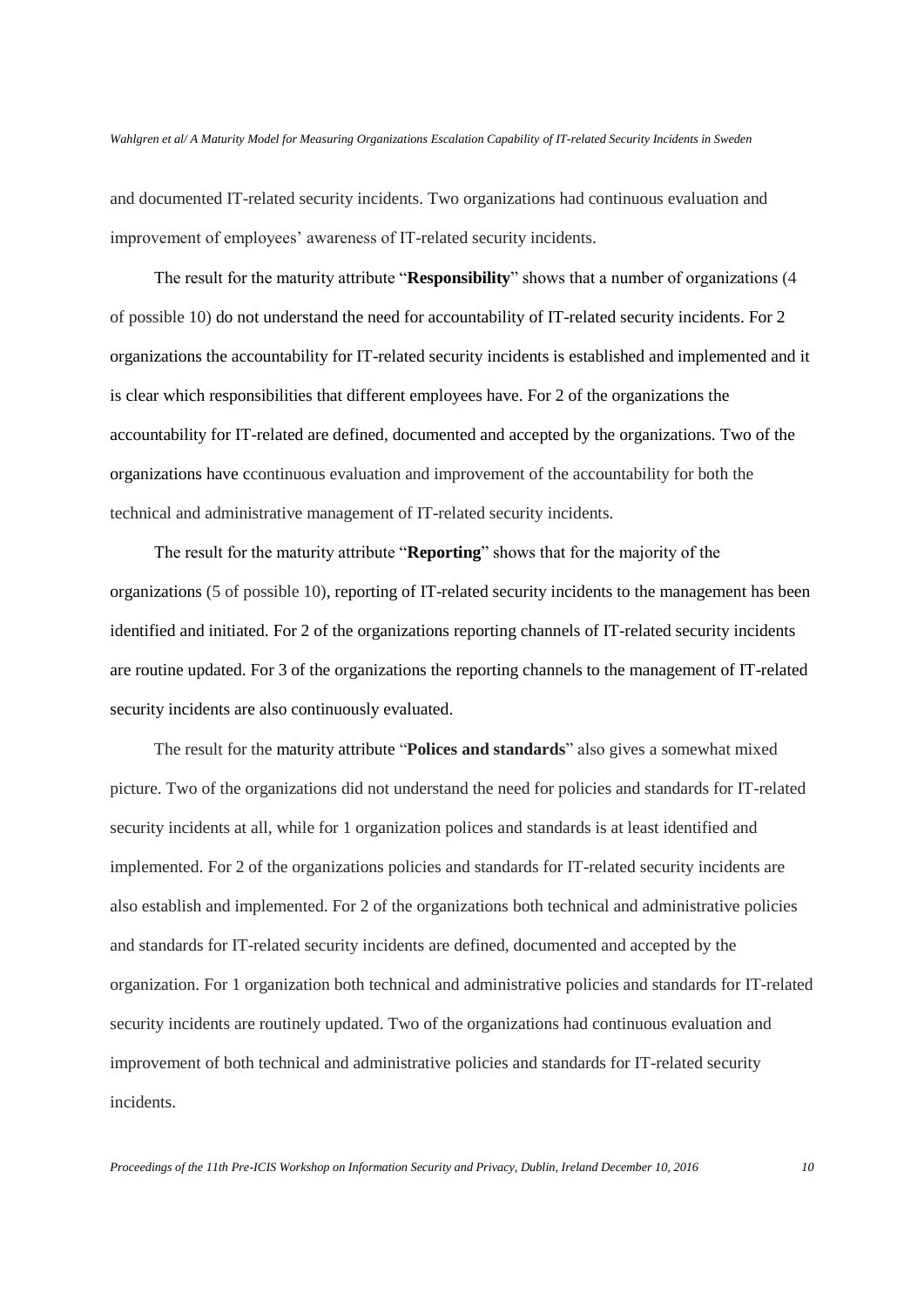The most surprising results for the different maturity attributes were "**Knowledge and education**". A very large number of organizations (8 of possible 10) do not understand the need for employees' knowledge and training on IT-related security incidents. The implication of this is that these organizations among other things have not identified the knowledge requirements and training of employees on IT-related security incidents and that education plans are not defined and documented. Only 1 organization knowledge requirements and education plans for employees on IT-related security incidents have been established and implemented. For 1 organization both technical and administrative knowledge requirements and education plan for employees on IT-related security incidents are routinely updated.

The result for the maturity attribute "**Procedures and Tools**" shows that 1 organization seems to not understand the need for procedures and tools for management of IT-related security incidents. For 2 of the organizations procedures for managing IT-related security incidents have been identified and initiated. The majority of organizations (5 of possible 10) have procedures for managing ITrelated security incidents that have been defined, documented and accepted. For 1 organization procedures for managing IT-related security incidents are automated and routinely updated. For 1 organization, these procedures are also continuously evaluated and improved.

When the responses from the participating organizations are analyzed, it turns out that only two organizations have reached the **total maturity level** "Repeatable" respectively "Initial". All other organizations have only reach the overall maturity level "Non-existent". The criterion for an organization to reach a total maturity level is that the organization has reached that level for all maturity attributes. If an organization, for example, shall reach the maturity level "Defined", all the individual maturity attributes, at least, must have reach the maturity level "Defined". Because of this, just two organizations have reached a total maturity level that is higher than the level "Non -existent". The main reason is that so many organizations only have obtained the maturity level "Non-existent",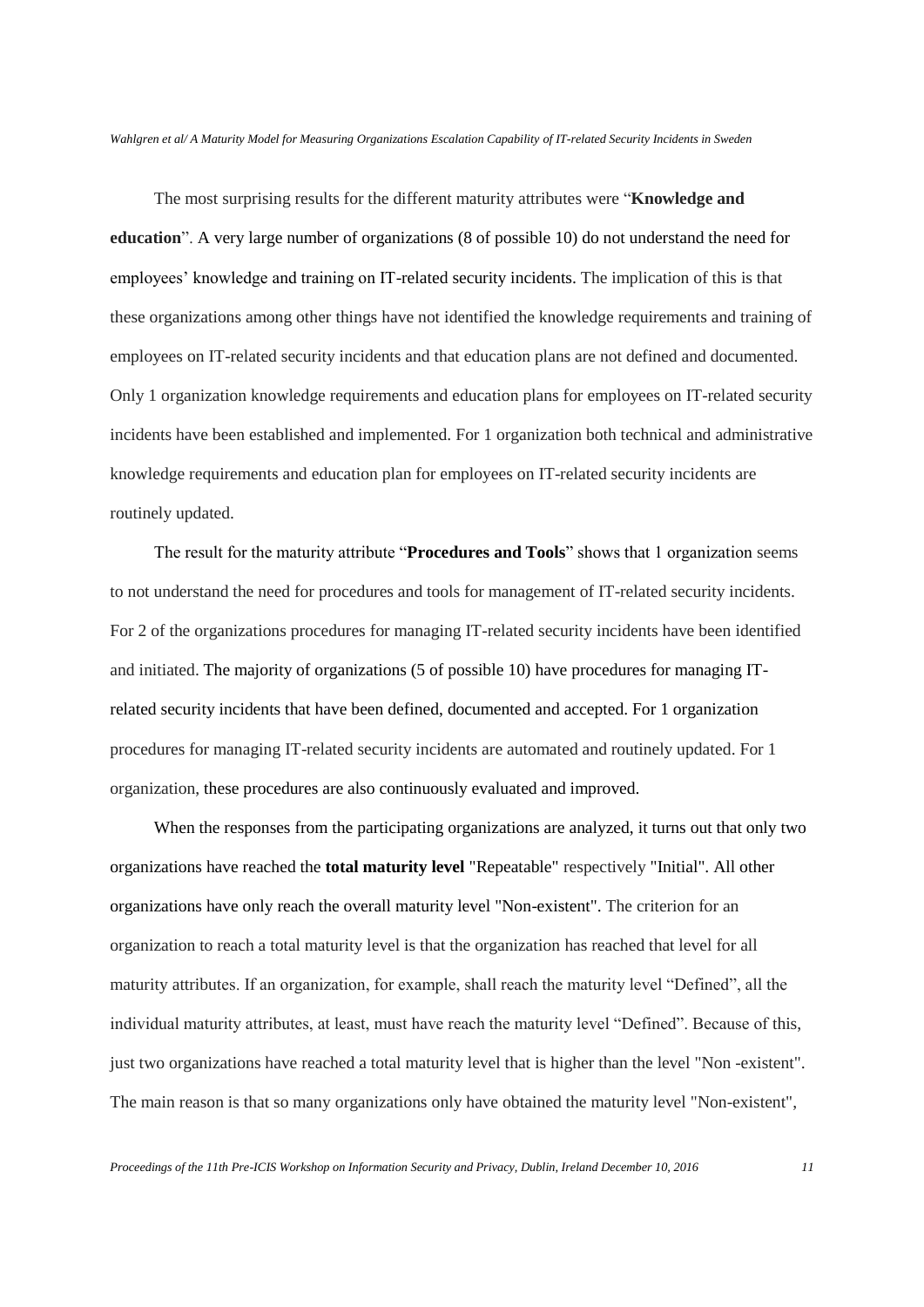especially for the maturity attribute 'Knowledge and education' and the maturity attribute "Responsibility".



#### **Figure 4.** Maturity levels for all maturity attributes

To get an idea of the extent of actions that each organization must perform to reach the next maturity level, we have introduced the concept of "**Alignment efforts**". If an organization has answered "No" to a question in the query package, this will lead to that at least one action must be performed if the organization wishes to reach the next maturity level. We realize of course that the actions needed to meet the requirements that a question suggest can vary strongly but still think that "Alignment efforts" gives a pretty good idea of the amount of work that an organization must perform in order to reach the next maturity level. We define "Alignment efforts" for a specific maturity level is the sum of the questions with the answer "No" to all of maturity attributes of that maturity level, divided by the total number of questions for all maturity attributes of that maturity level. We define the "Total alignment efforts" to reach the highest maturity level (Optimized) as the sum of questions with the answer "No" for all maturity attributes, divided by the total number of questions for all maturity attribute. Figure 5 shows the "Alignment efforts" (Number of actions) that the organizations in the study must perform to reach the different maturity levels.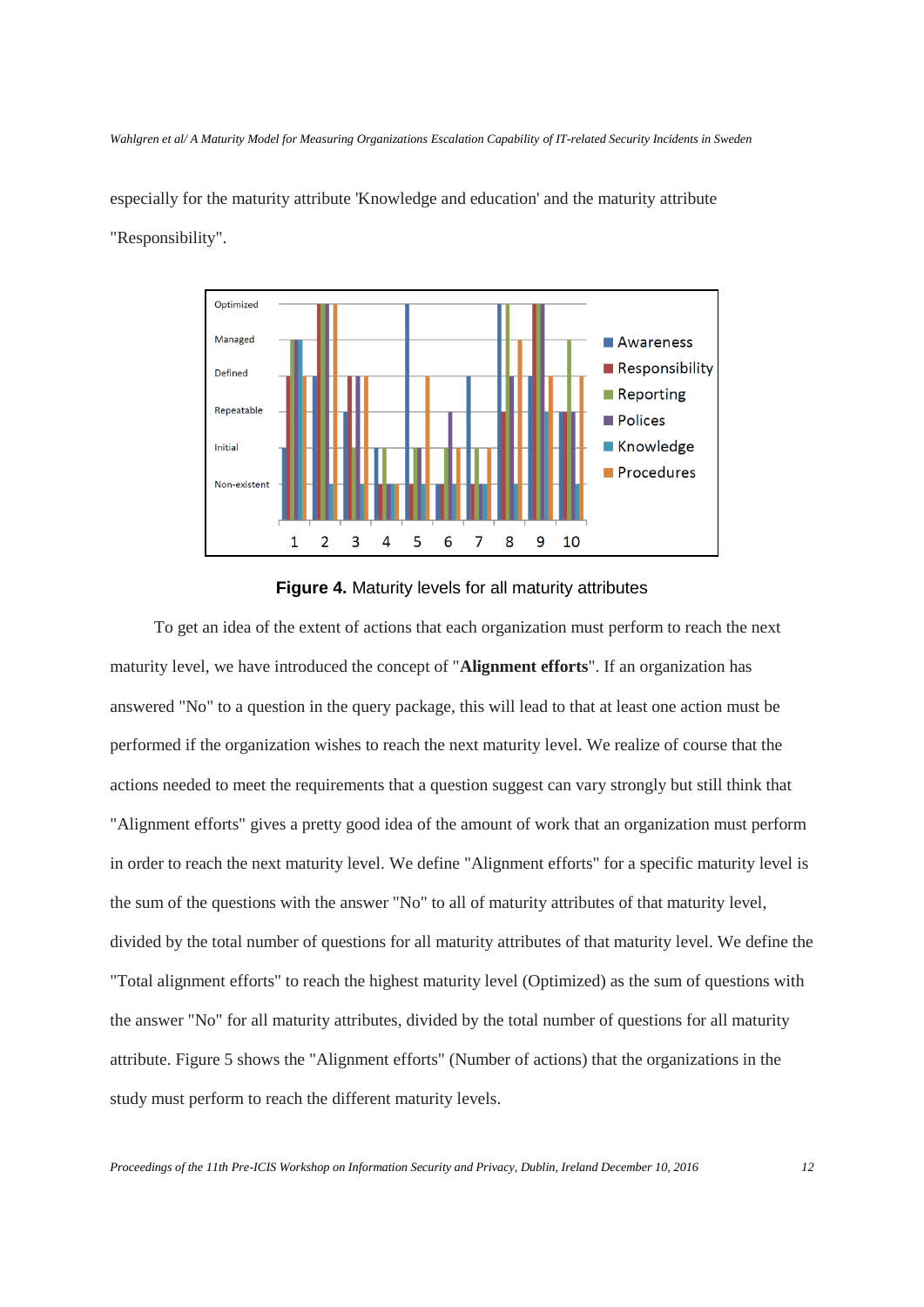| Org.                       | <b>Current</b> | <b>Initiated</b> | Repeatable | <b>Defined</b> | <b>Managed</b> | <b>Optimized</b> |
|----------------------------|----------------|------------------|------------|----------------|----------------|------------------|
| nr                         | level          |                  |            |                |                |                  |
| <b>Number of questions</b> |                | 7                | 7          | $\overline{7}$ | 9              | 7                |
| $\mathbf{1}$               | Initiated      |                  | 1/7        | 0/7            | 3/9            | 7/7              |
| $\overline{2}$             | Non-existent   | 1/7              | 1/7        | 2/7            | 2/9            | 2/7              |
| $\overline{3}$             | Non-existent   | 1/7              | 2/7        | 4/7            | 7/9            | 7/7              |
| $\overline{4}$             | Non-existent   | 5/7              | 7/7        | 7/7            | 9/9            | 7/7              |
| 5                          | Non-existent   | 2/7              | 3/7        | 3/7            | 8/9            | 3/7              |
| 6                          | Non-existent   | 4/7              | 5/7        | 7/7            | 7/9            | 7/7              |
| $\overline{7}$             | Non-existent   | 3/7              | 4/7        | 6/7            | 8/9            | 6/7              |
| 8                          | Non-existent   | 1/7              | 1/7        | 3/7            | 5/9            | 4/7              |
| 9                          | Repeatable     | ÷,               | ÷          | 2/7            | 4/9            | 4/7              |
| 10                         | Non-existent   | 1/7              | 1/7        | 5/7            | 6/9            | 5/7              |

**Figure 5**. Alignment efforts to reach next maturity level

# **CONCLUSIONS**

It appears from the study that the overall maturity to handle the consequences which can arise from serious information security incidents is low. However, before you can know and compare these levels among organizations a calibration and deepening of the questions seems to be necessary if organizations should be able to use the maturity model as a tool for self-assessment. Several terms also need to be better defined. This could be the reason that many organizations responded "Do not know" to many of the questions. If the respondent had more time to examine a particular factual situation the answer to the question may have been different. Other reasons could be that the requirement for different maturity attribute that the organizations should achieve could be inaccurate or unclear. The query package in its current state is probably more suitable in an interview situation. In parallel with this study some students at DSV have used to the questions in the query package when they interviewed two organizations in the financial sector (Wahlgren et al. 2016) and they had not the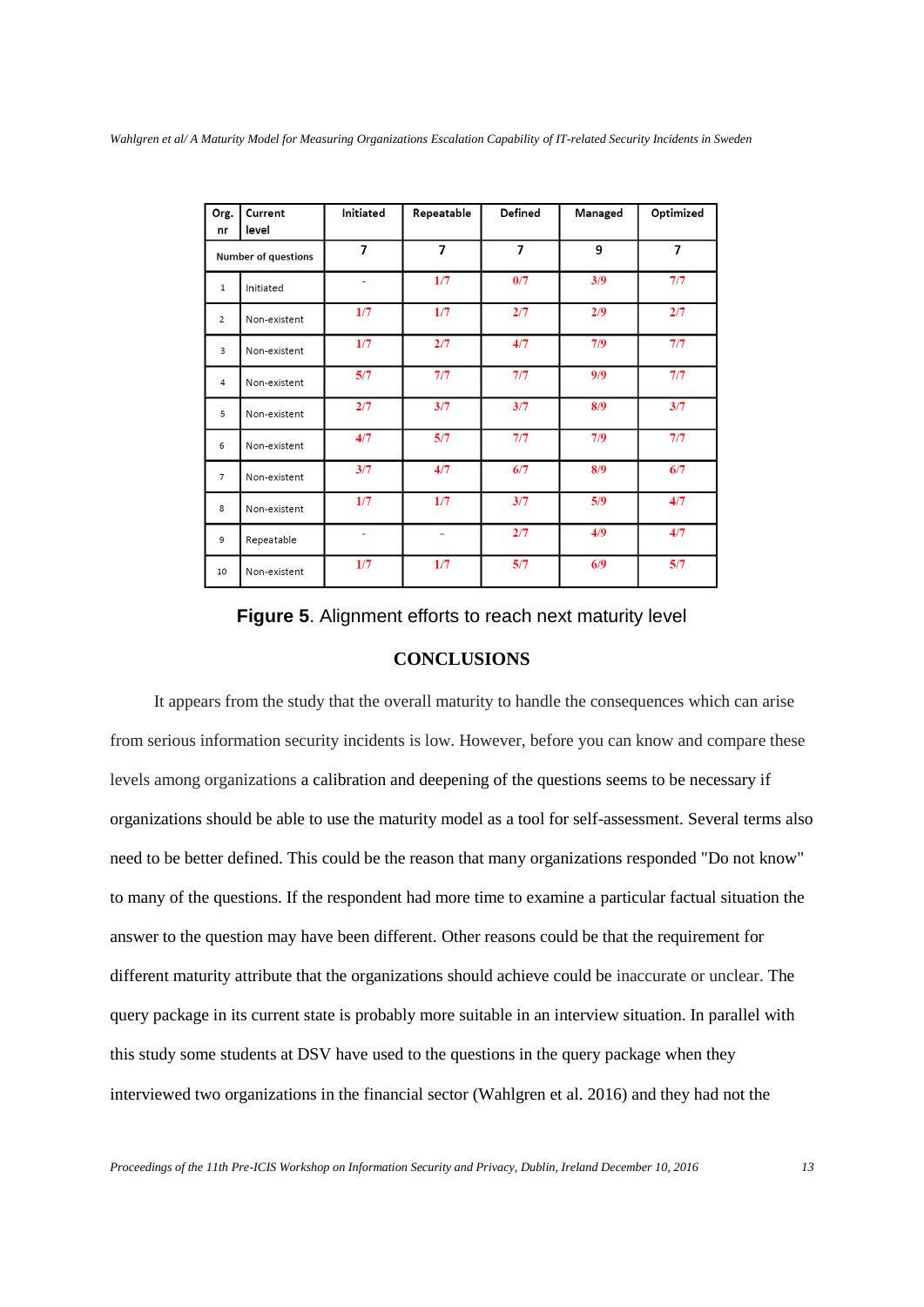slightest problem getting answers to all questions because at any ambiguities with a question they could provide the respondent with additional information.

We will therefore make several changes to our maturity model, and then we will develop a webbased tool, including a Help function, to assist organizations in the self-assessment process. The tool will be used by organizations to enter answers to the questions in the query packet and then automatically calculate the total level of maturity as well as the maturity level of the individual attributes. The tool will also calculate the Alignment efforts and suggest what action the organization could take to achieve the desired level of maturity. We will use English when we define our new maturity model so that it is possible to use our web-based tool internationally. To verify our new maturity model and the web-based tool we will use the tool on some organizations both in and outside Sweden. We will then continue with cycle 3 of our research where we will create a number of test scenarios that involve IT-related security incidents. We will select a number of organizations with different self-evaluated maturity levels. Then a security specialist from these organizations will describe how they will handle the test scenarios. The result will be judge by an independent observer. The result of cycle 3 will then establish the predictive ability of our maturity model.

# **REFERENCES**

- Humphrey, W., Edwards, R., LaCroix, G., Owens, M., and Schulz, H. 1987. "A Method for Assessing the Software Engineering Capability of Contractors", Technical Report, Software Engineering Institute, Carnegie Mellon.
- ISACA 2009. "The Risk IT Framework", ISACA Rolling Meadows, IL, 60008 USA.
- ISO 2008. ISO/IEC Technical Report "Information technology Process assessment Part 7: Assessment of organization maturity", ISO/IEC TR 15504-7, International Standard Organization.
- ISO 2013. ISO/IEC 27005:2013 "Information security risk management", International Standard Organization.
- Kahn, K. 1965. *On Escalation: Metaphors and Scenarios*, Praeger.
- MSB 2012, Swedish Civil Contingencies Agency (MSB). "Nationellt system för itincidentrapportering (in Swedish)", Myndigheten för samhällsskydd och beredskap.
- NAO 2014, Swedish National Audit Office. "Information security in the civil public administration", Riksrevisionen, RiR 2014:23, 2014